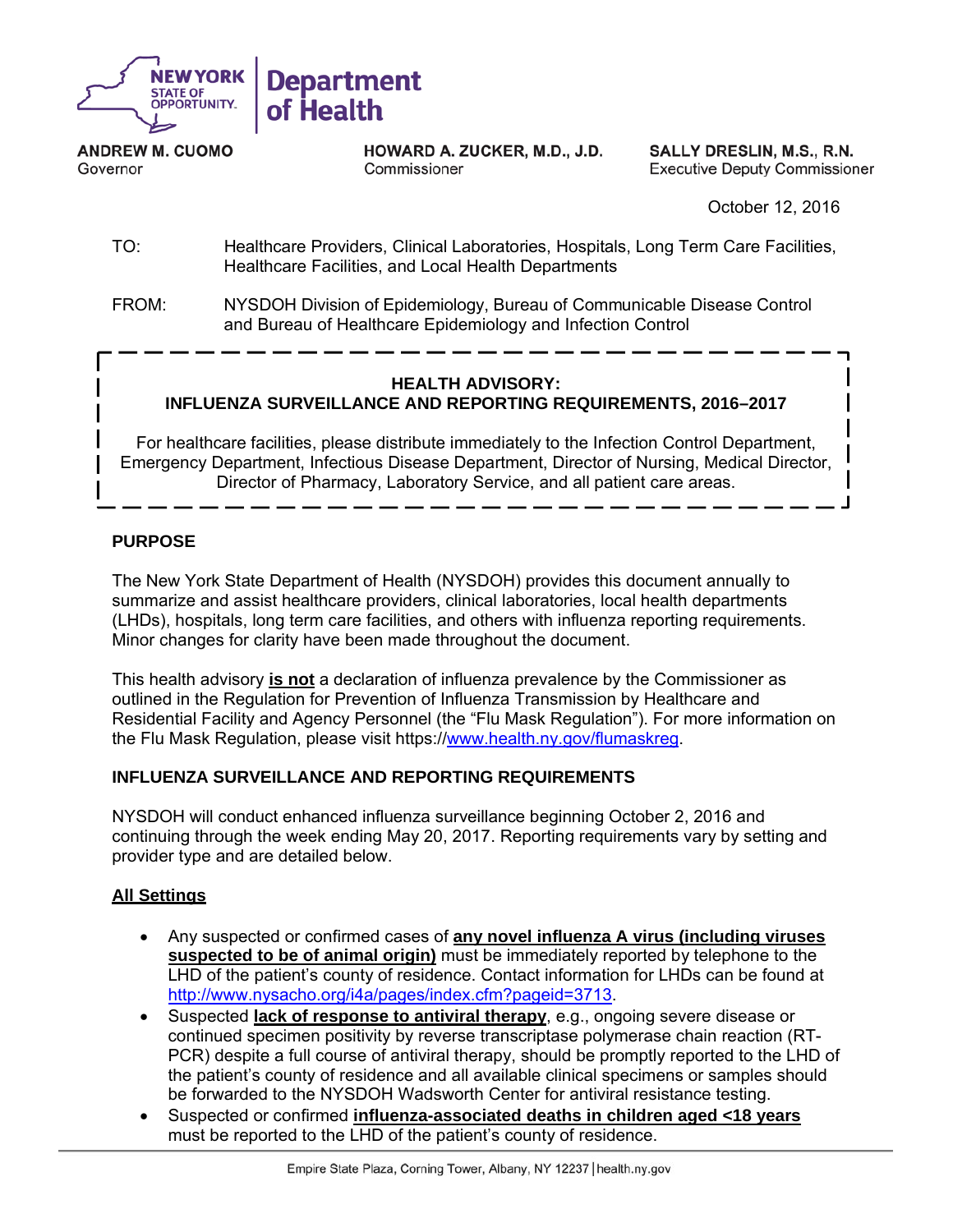#### **Healthcare Providers in the Ambulatory or Outpatient Setting**

- Healthcare providers must report **outbreaks1 of influenza or influenza-like illness (ILI)** to the LHD of the county in which the outbreak is occurring. Contact information for LHDs can be found at http://www.nysacho.org/i4a/pages/index.cfm?pageid=3713.
- Suspected or confirmed cases of **any novel influenza A virus (including viruses suspected to be of animal origin):** see "All Settings" section above.
- Suspected **lack of response to antiviral therapy:** see "All Settings" section above.
- Suspected or confirmed **influenza-associated deaths in children aged <18 years**: see "All Settings" section above.
- Healthcare providers are **not** required to report to NYSDOH positive influenza diagnostic tests performed outside of a full-service clinical laboratory (see Clinical Laboratory section).

# **Clinical Laboratories**

- Full-service clinical laboratories that perform influenza testing on New York State (NYS) residents are required to **report all positive influenza laboratory test results**, excluding serology, to the NYSDOH Electronic Clinical Laboratory Reporting System (ECLRS).
	- o Note: Full-service clinical laboratories are identified by a 4-digit Permanent Facility Identifier (PFI) number (e.g., "1234") assigned by the NYSDOH Wadsworth Center Clinical Laboratory Evaluation Program (CLEP).
	- o CLEP identification numbers starting with a letter are assigned to partial-service or physician-operated laboratories; reporting is optional for these laboratories.
- Specimens that are **suspected as novel influenza A viruses must be submitted in viral transport media** to the NYSDOH Wadsworth Center or the New York City Public Health Laboratory for confirmation. See "Laboratory Reporting of Communicable Diseases" at

http://www.wadsworth.org/sites/default/files/WebDoc/618150225/CDRG%202016%20Co mplete.pdf

- All available specimens from patients with suspected **lack of response to antiviral therapy** should be promptly forwarded to the Wadsworth Center for antiviral resistance testing. Such patients should be reported to the LHD of the patient's county of residence.
- The ECLRS Help Desk (866-325-7743) is available to answer questions and assist fullservice clinical laboratories with reporting procedures.
- Hospitals laboratories that participate in the FluSurv-NET/Emerging Infections Program will receive separate, supplemental instructions.

## **Hospitals and Long Term Care Facilities**

## *Weekly Hospitalized Laboratory-Confirmed Influenza Case Reporting*

- During October-May, hospitals must report weekly the aggregate number of hospitalized laboratory-confirmed influenza cases to the NYSDOH. This reporting is done via the **"Weekly Influenza Hospitalizations" survey** on the **Health Electronic Response Data System (HERDS)** application located on the NYSDOH Health Commerce System (HCS) at: https://commerce.health.state.ny.us/.
	- o Hospitalizations for influenza are monitored in near real-time as a measure of morbidity and severity across age groups as the season progresses. Since the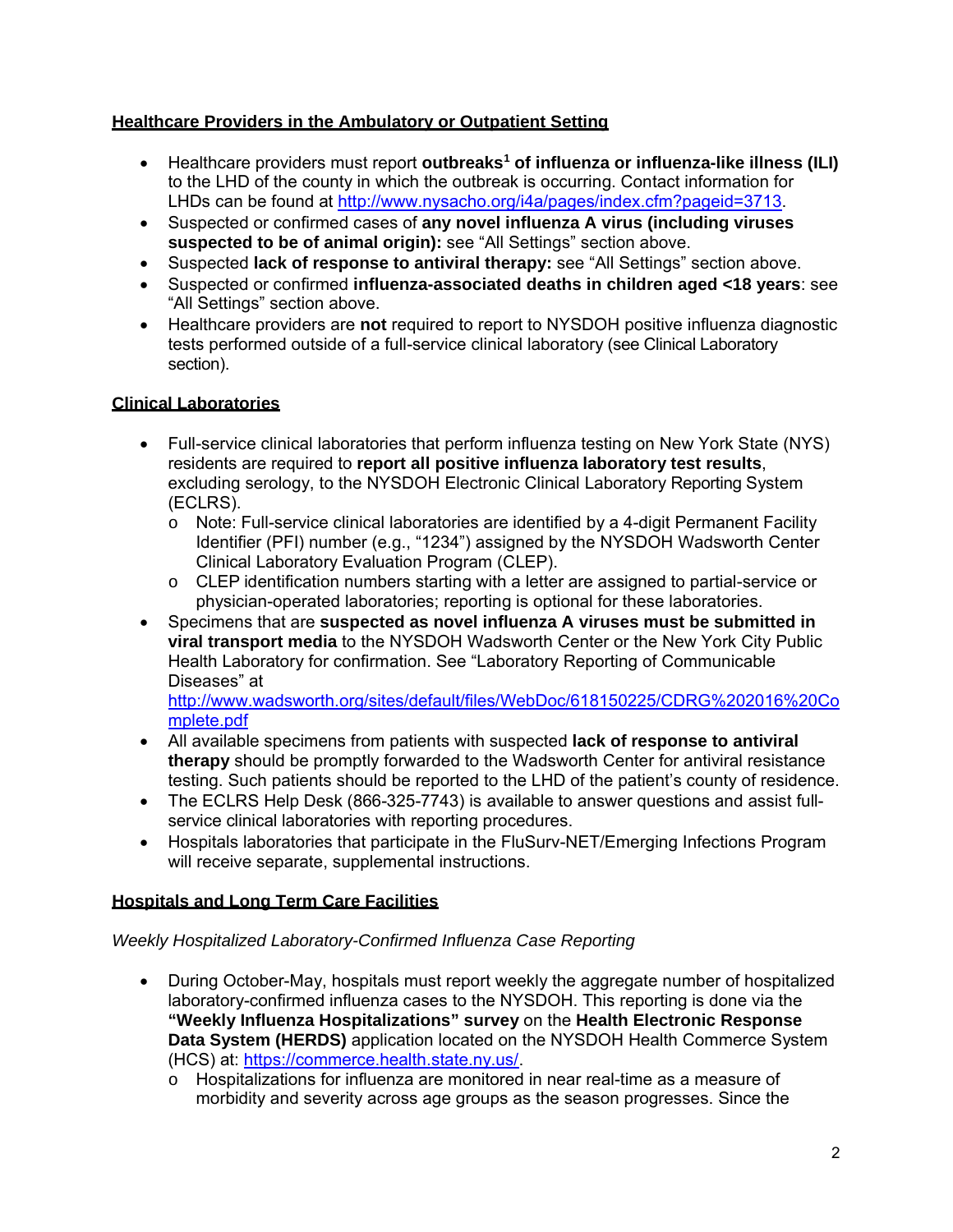implementation of the Regulation for Prevention of Influenza Transmission by Healthcare and Residential Facility and Agency Personnel in 2014, this data has been instrumental in determining when the Commissioner declares influenza prevalent or no longer prevalent in NYS; therefore, completeness, timeliness, and accuracy of these data are extremely important.

- o Which patients should be counted?
	- Count all hospitalized patients who have evidence of laboratory-confirmed influenza.
		- Hospitalized patients include (1) patients who were admitted to an inpatient unit of the hospital (an overnight stay is not required), or (2) patients who were kept in observation for more than 24 hours.
		- Evidence of a positive influenza test may be: a laboratory report from a rapid influenza diagnostic test (RIDT), viral culture, reverse transcriptase polymerase chain reaction (RT-PCR), or immunofluorescence antibody staining (IFA or DFA); a written note or verbal report from a healthcare provider of a positive test (e.g., from a test performed prior admission).
	- **Exclude patients who only visited the emergency department.**
	- Include both community-associated and healthcare facility-associated (nosocomial) cases (Note: nosocomial cases must also be reported as outlined below).
- o During which week should a patient be counted?
	- Surveillance weeks begin on Sundays at 12:01 AM and end Saturdays at midnight.
	- Whenever possible, use influenza specimen collection date and time when determining in which week a patient should be counted (previously submitted data can be revised directly in HERDS for up to 4 weeks).
	- Report each individual patient only once, when first identified as a case. Do not count the same patient in multiple weeks, unless discharged and then readmitted for a new laboratory-confirmed influenza illness.
- o Entering data into HERDS
	- Each week, report into HERDS anytime between Sunday at 12:01 AM through Wednesday at noon, the number of cases identified during the previous week ending Saturday at midnight.
	- **Time Period**" corresponds to the surveillance week ending date.
	- For example, for cases identified during the week 10/2/2016-10/8/2016, enter the data anytime between Sunday 10/9/2016 (12:01 AM) and Wednesday 10/12/2016 (noon), under the time period "10/08/2016".
	- Report cases in aggregate by age group:  $0-4$ ,  $5-17$ ,  $18-49$ ,  $50-64$ , and  $\geq 65$ years.
	- If you have no cases to report, please submit "0" (zero) in the requested fields rather than not submit the survey.
	- After entering the data, please follow the following steps. Click (1) "Save", then (2) "Review and Submit", then (3) "Submit to DOH". Clicking "Review and Submit" alone does not submit your data to DOH. Any saved data will be submitted on your behalf after noon each Wednesday.
	- **Data revisions (e.g., based on confirmatory testing results) are always** encouraged. You may submit revised data directly in HERDS for up to 4 weeks.
	- Data from more than 4 weeks earlier may be submitted or revised by contacting the Office of Health Emergency Preparedness (OHEP) at 518-408-5163.
- o For any surveillance program questions or concerns, please contact the Bureau of Communicable Disease Control (BCDC) at 518-473-4439.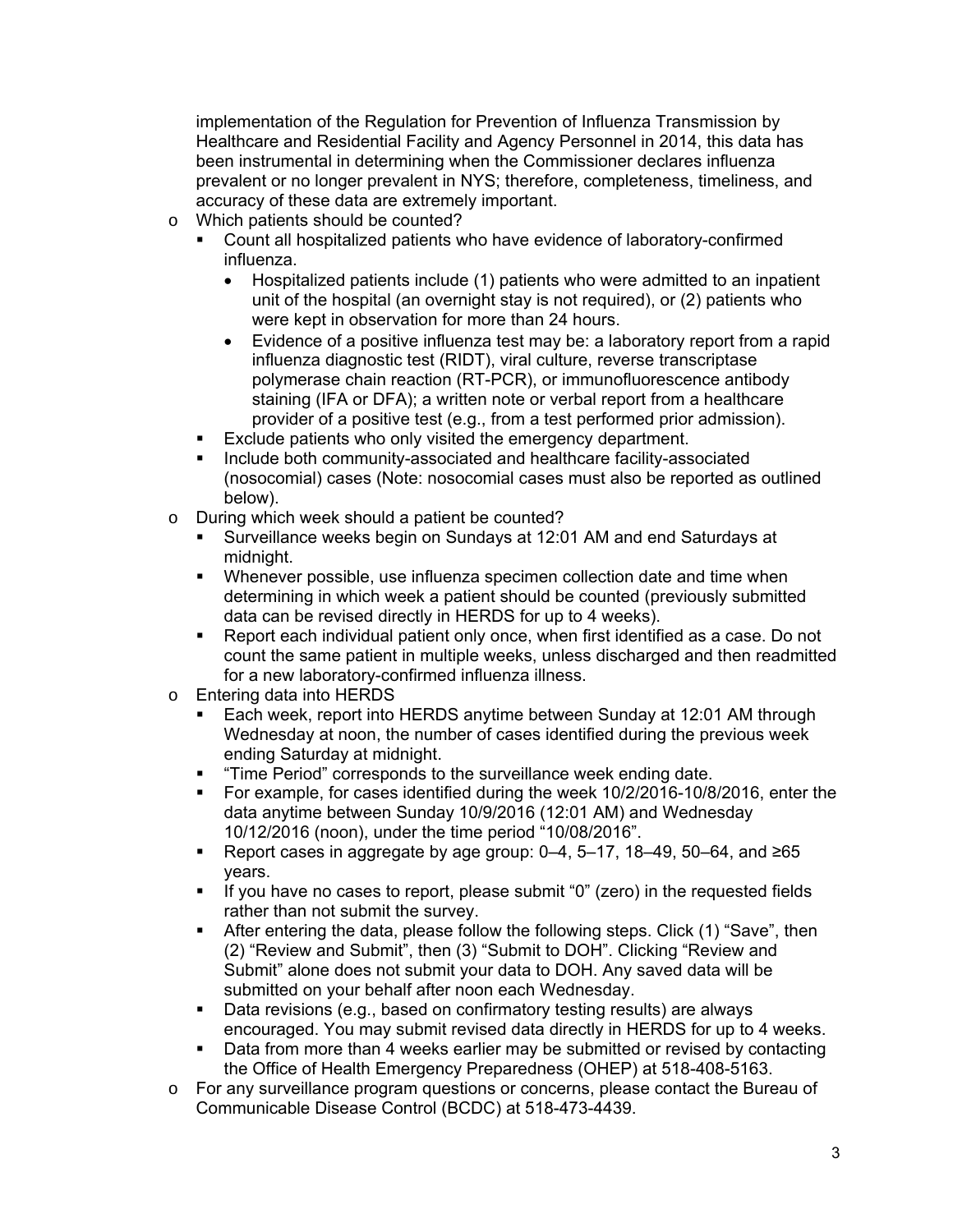$\circ$  For any technical difficulties with accessing or using HERDS, please contact the Office of Health Emergency Preparedness (OHEP) at 518-408-5163.

#### *Influenza Outbreak Reporting*

- Hospitals and long term care facilities must report all confirmed or suspected **healthcare**  facility-associated influenza outbreaks<sup>2</sup> to the NYSDOH Healthcare Epidemiology and Infection Control (HEIC) Program via the **Nosocomial Outbreak Reporting Application (NORA)** located on the HCS at: https://commerce.health.state.ny.us/.
	- $\circ$  If you need access to NORA, please contact your facility's HCS coordinator and ask to be assigned to the "Infection Control Practitioner" role in the HCS Communications Directory. Once in this role, your access to NORA is immediate. Until you have access to NORA, a paper NORA report must be completed and submitted by fax to 518-402-5165. This form can be accessed at: http://www.health.ny.gov/forms/doh-4018.pdf.
	- $\circ$  For questions regarding healthcare facility-associated reporting, contact the appropriate NYSDOH Regional Epidemiology office:
		- Western Regional Office: 716-847-4503
		- Central New York Regional Office: 315-477-8166
		- Capital District Region: 518-474-1142
		- **Metropolitan Area Regional Office: 914-654-7149**

#### ۰

#### *Emerging Infections Program FluSurv-NET Reporting*

 Hospitals participating in the Emerging Infections Program FluSurv-NET will receive separate, supplemental reporting instructions.

#### *Reporting of Unusual Events*

- Suspected or confirmed **influenza-associated deaths in children aged <18 years**: see "All settings" above.
- Suspected or confirmed cases of **any novel influenza A virus (including viruses suspected to be of animal origin):** see "All settings" above.
- Suspected **lack of response to antiviral therapy:** see "All Settings" above.

## **Influenza Outbreaks in Community or Other Facility Settings**

• Under New York State public health law, **outbreaks<sup>1</sup> of influenza or ILI** occurring in community or facility settings such as state institutions, day care centers, schools, colleges, group homes, adult homes, and assisted living facilities must be reported by the director of the facility to the LHD in which the facility is located. Contact information for LHDs can be found at http://www.nysacho.org/i4a/pages/index.cfm?pageid=3713.

## **Local Health Departments (LHDs)**

- LHDs should promptly investigate and report **community outbreaks<sup>1</sup> of influenza or ILI** to their NYSDOH Regional Epidemiology office.
- The NYSDOH Statistical Unit creates influenza case reports on the NYSDOH **Communicable Disease Electronic Surveillance System (CDESS)** from ECLRS laboratory reports from clinical laboratories that meet the NYSDOH influenza case definition.
	- o LHDs should **not** dismiss ECLRS influenza reports that use one of the influenza ECLRS disease descriptions (e.g., influenza A, influenza B, etc.)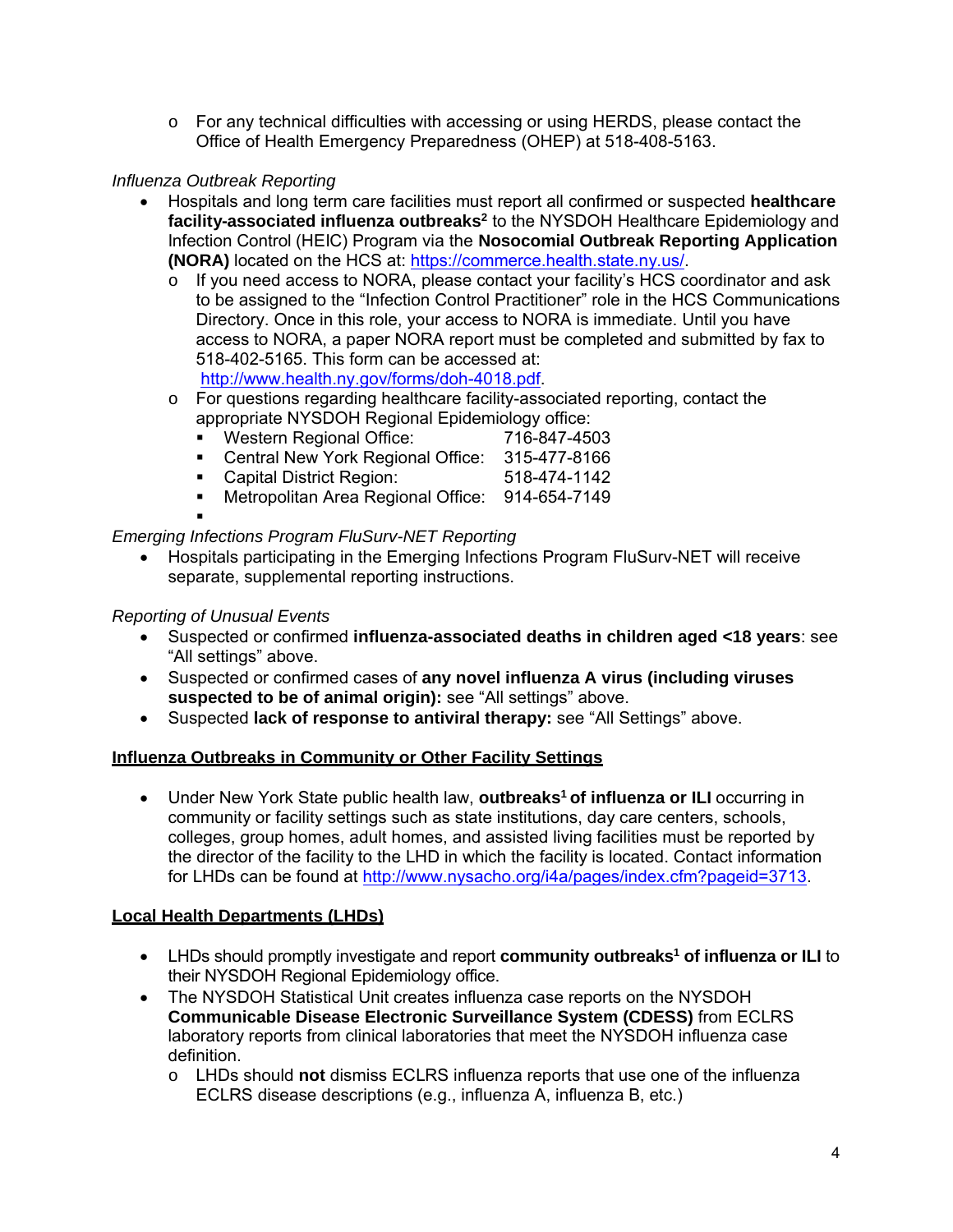- o However, if an LHD sees an ECLRS influenza report in the "Not Otherwise Specified" (NOS) ECLRS disease description, the LHD should:
	- Dismiss the report if the NOS ECLRS report indicates negative influenza results, or
	- Create a CDESS "investigation" if the NOS ECLRS report indicates positive influenza results. The Statistical Unit will then handle further.
- o LHDs should **not** modify any CDESS influenza "investigations"*.* When necessary, the Statistical Unit will modify these reports.
- o LHDs may modify CDESS case supplemental information, but should **not** modify the case status. LHDs are not required to complete CDESS influenza case supplementals except in the event of a pediatric influenza-associated death (below).
- o LHDs should direct any questions regarding ECLRS/CDESS influenza reporting to the Statistical Unit at 518-402-5012.
- LHDs should promptly report suspected or confirmed **influenza-associated deaths in children aged <18 years** to their NYSDOH Regional Epidemiology office.
	- $\circ$  LHDs must investigate the case and complete a CDESS case report under "Influenza, Pediatric Death." Regional Epidemiology office staff will assist LHD staff as needed.
	- o LHDs may be asked to follow up with laboratories or medical examiner offices to request that pre- or post-mortem specimens be forwarded to the Wadsworth Center and/or the Centers for Disease Control and Prevention (CDC) for additional testing.
- LHDs should promptly report suspected or confirmed cases of **any novel influenza A virus** (including viruses suspected to be of animal origin) to their NYSDOH Regional Epidemiology office. Regional and Central office Epidemiology staff will provide further guidance and assistance as needed.
- LHDs should promptly report suspected **lack of response to antiviral therapy**, e.g., ongoing severe disease or continued specimen positivity by RT-PCR despite a full course of antiviral therapy, to their NYSDOH Regional Epidemiology Office.

# **INFLUENZA SURVEILLANCE REPORTS**

- Weekly New York State influenza surveillance information, including the currently circulating influenza virus types, subtypes, and antiviral resistance information is posted by close of business on Thursdays on:
	- o The NYSDOH public website:
	- o http://www.health.ny.gov/diseases/communicable/influenza/surveillance/.
	- o The NYSDOH HCS: https://commerce.health.state.ny.us/. Log onto the site. Click on the "My Content" button at the top of the page. Click on "Documents by Group" > "Diseases and Conditions" > "Influenza" > "Surveillance" > "Weekly Reports 2016- 17."
- The first report of the season will be published in late October.